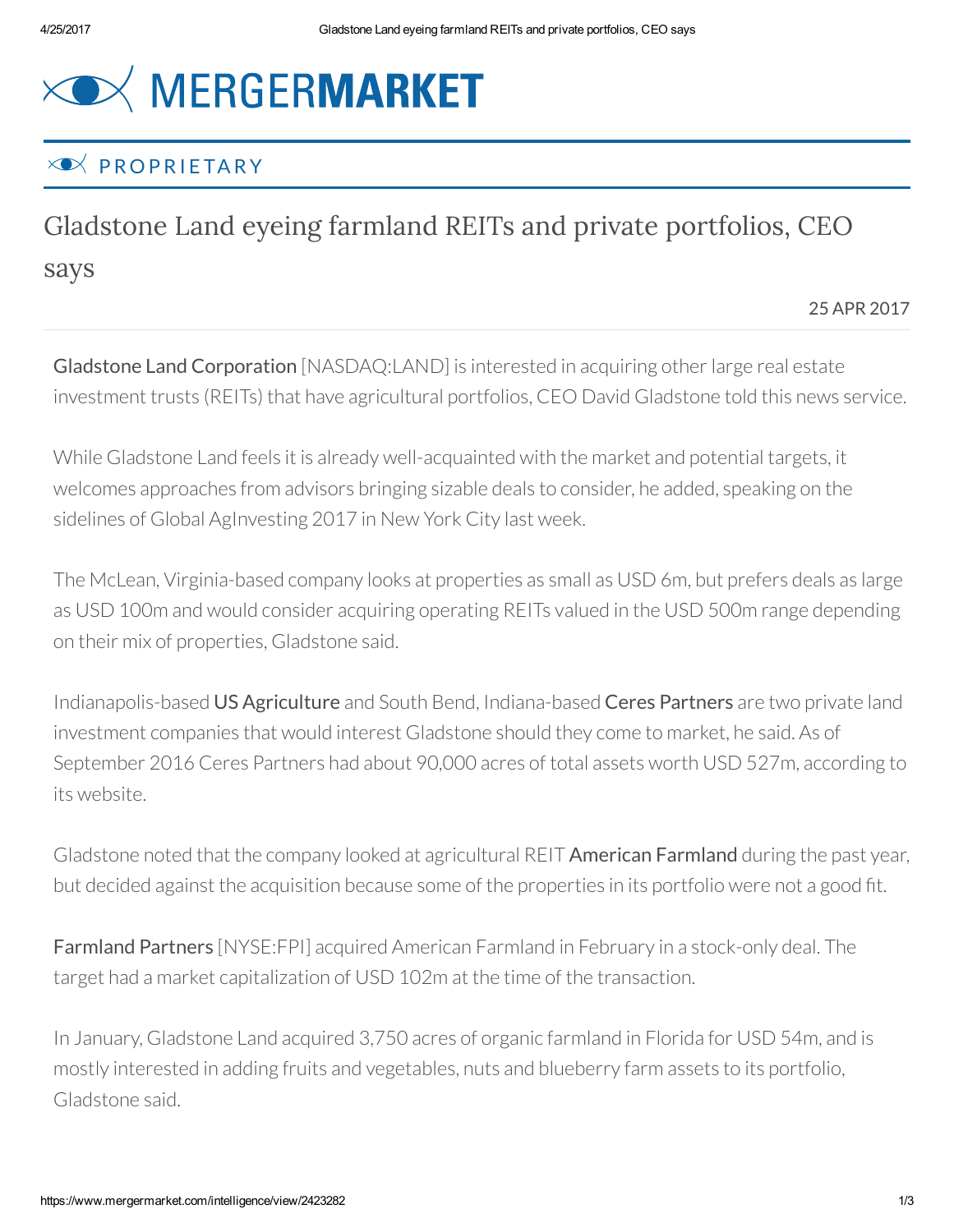There are few other sizable targets in the space and farmland remains highly fragmented, with 85% of such properties held by individual owners, Gladstone said. Many of those individuals prefer to sell to neighboring farms or have already mortgaged their properties to finance their operations, he explained.

Nevertheless, the CEO said he expects a wave of properties to become available as baby boomers retire.

Gladstone Land owns 59 farms composed of 54,340 acres in seven states valued at approximately USD 455m, according to a press release on 11 April. It has a market capitalization of USD 131m.

The company is one of four public investment vehicles comprising The Gladstone Companies, which also include Gladstone Capital Corporation [NASDAQ:GLAD], Gladstone Investment Corporation [NASDAQ:GAIN] and Gladstone Commercial Corporation [NASDAQ:GOOD].

by Nicholas Clayton in New York

| <b>Countries</b>                     |
|--------------------------------------|
| <b>USA</b>                           |
| <b>States</b>                        |
| Virginia (VA)                        |
| <b>Sectors</b>                       |
| Agriculture                          |
| <b>Real Estate</b>                   |
| <b>Sub-Sectors</b>                   |
| Animal husbandry                     |
| Crop cultivation                     |
| Fishing                              |
| Forestry                             |
| Real estate                          |
|                                      |
| <b>Topics</b>                        |
| Advisory Invitation (Bankers, Other) |
| Bolt on/Opportunistic                |
| Large/Transformational Acquisitions  |
|                                      |

Intelligence ID: 2423282